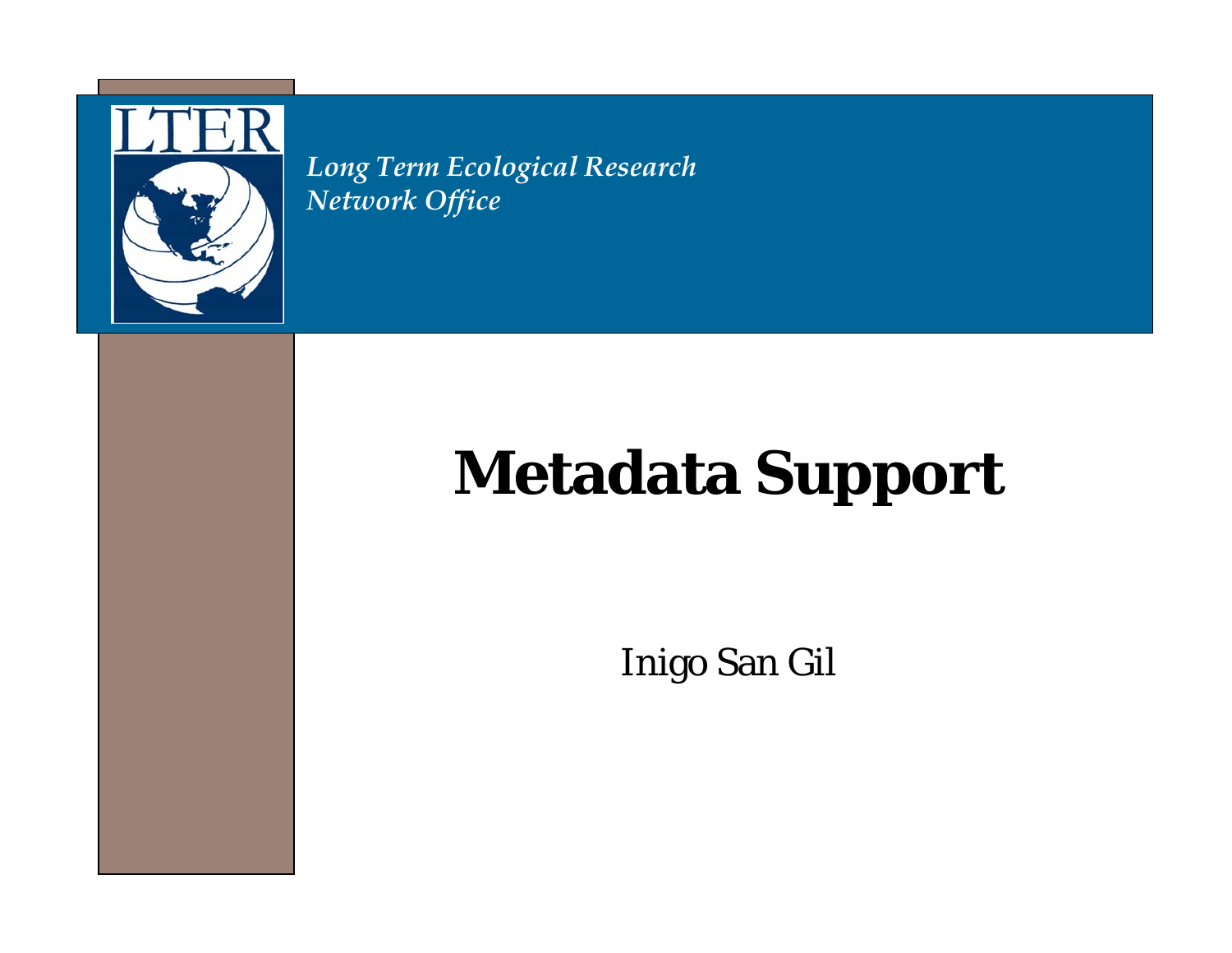# **Senior Applications Support Analyst**

- Who Inigo San Gil
- What Metadata Standardization Project
	- National Biological Information Infrastructure (NBII)
	- LTER Network
- Where LTER Network Office at the UNM
- When January 2005 to December 2005 (renewal pending)
- Goals
	- Development of metadata standards within LTER to the Ecological Metadata Language (EML)
	- Access to LTER metadata in the NBII Clearinghouse
	- Development of metadata cross-walks
		- EML to Biological Data Profile
		- Biological Data Profile to EML

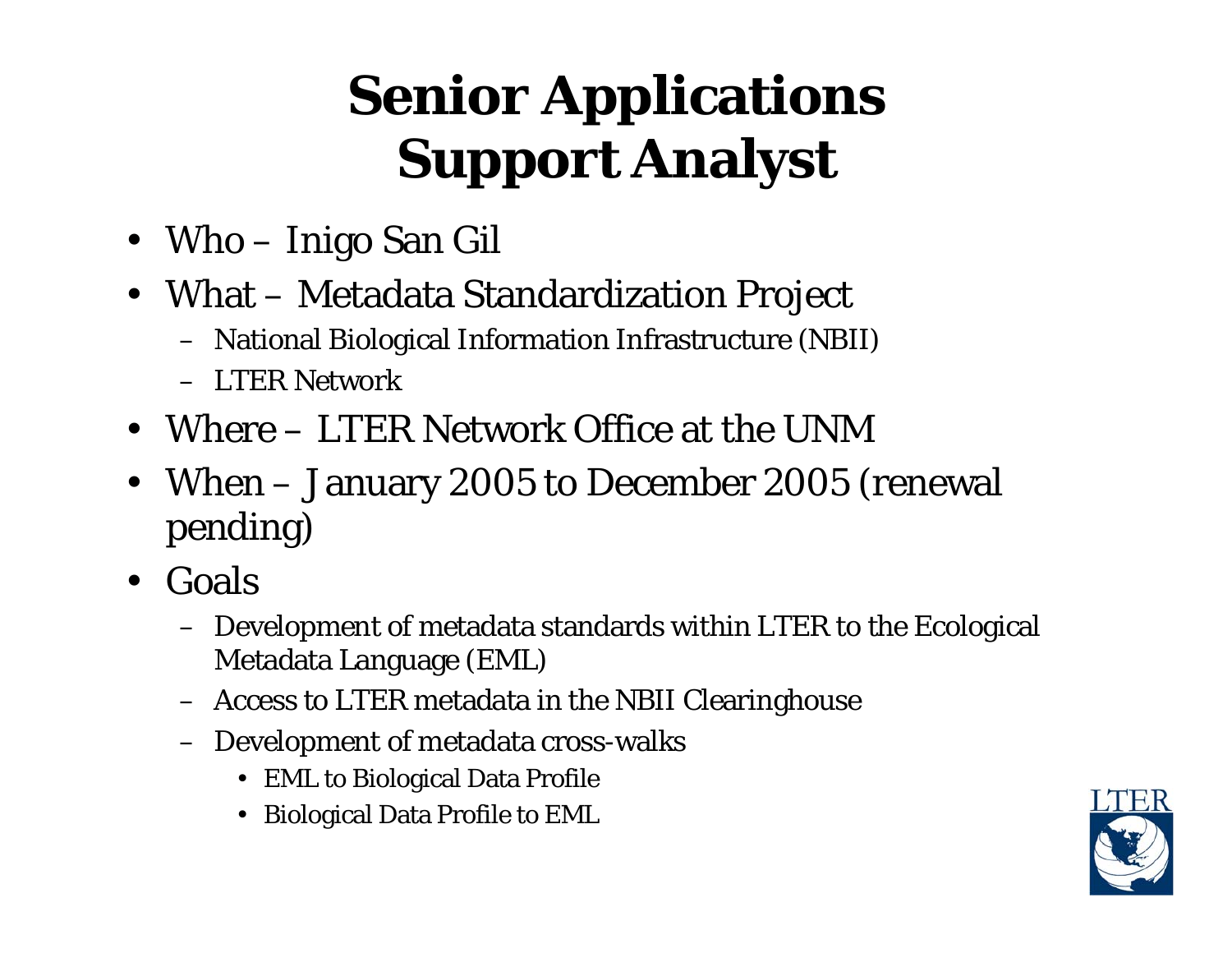### **Metadata Standards**

- Ecological Metadata Language (EML)
	- Based on XML schema
	- Structure and content standard
	- EML 2.0.1 today
	- Support for four modules
		- Dataset
		- Citation
		- Software
		- Protocol
- Biological Data Profile
	- Based in part on Federal Geographic Data Committee standard
	- Standards for Biological and Geospatial metadata

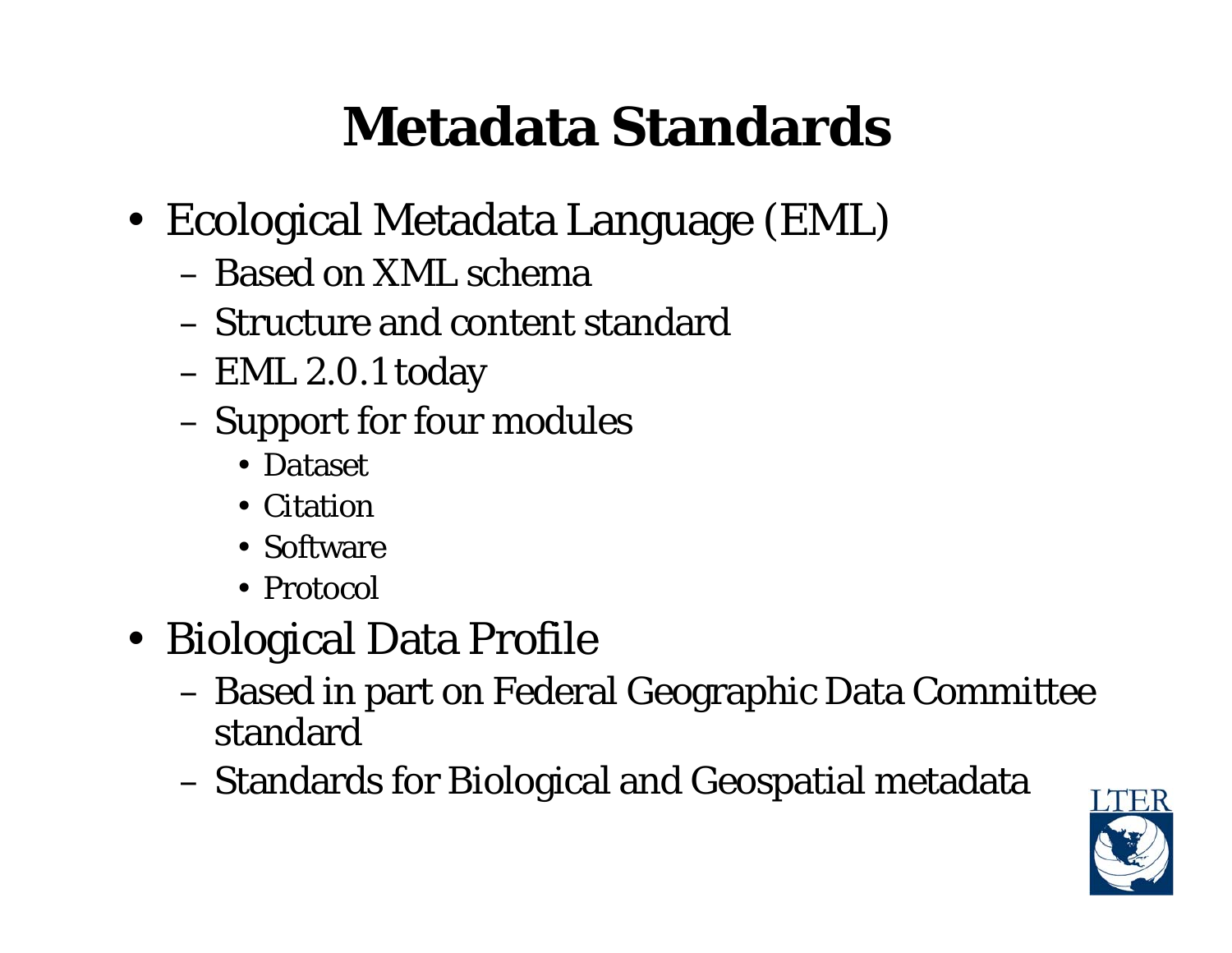#### **Accomplishments to Date**



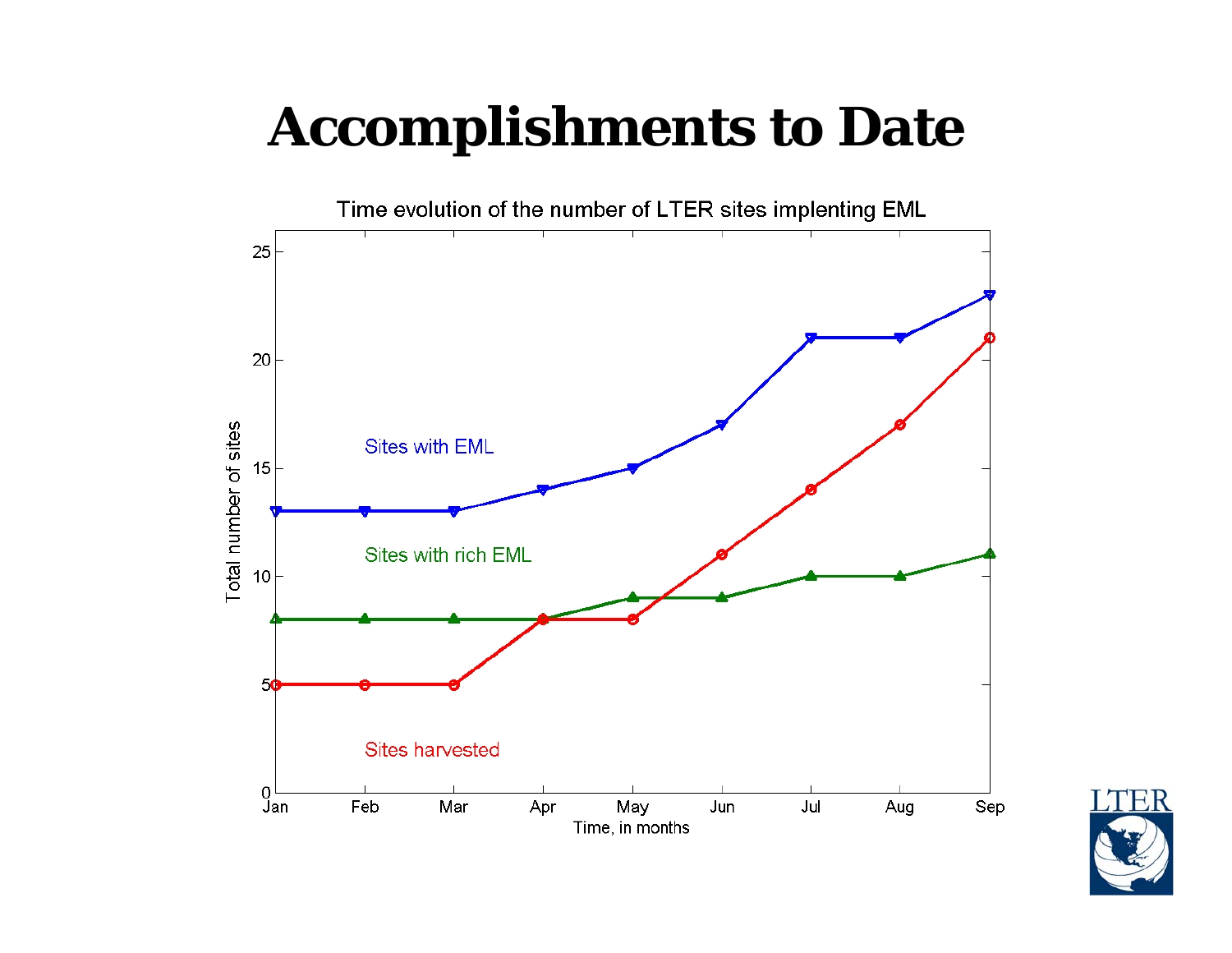## **Accomplishments to Date**

- LTER site assists and/or visits
	- ARC, BES, BNZ, CAP, CDR, CWT, FCE, JRN, KNZ, LUQ, NTL, NWT, PIE, SBC, SEV, SGS and VCR
	- Assisted/developed conversion tools
- Transfer of over 3,000 LTER EML docs to NBII
- Improved EML to BDP crosswalk
- First draft of BDP to EML crosswalk